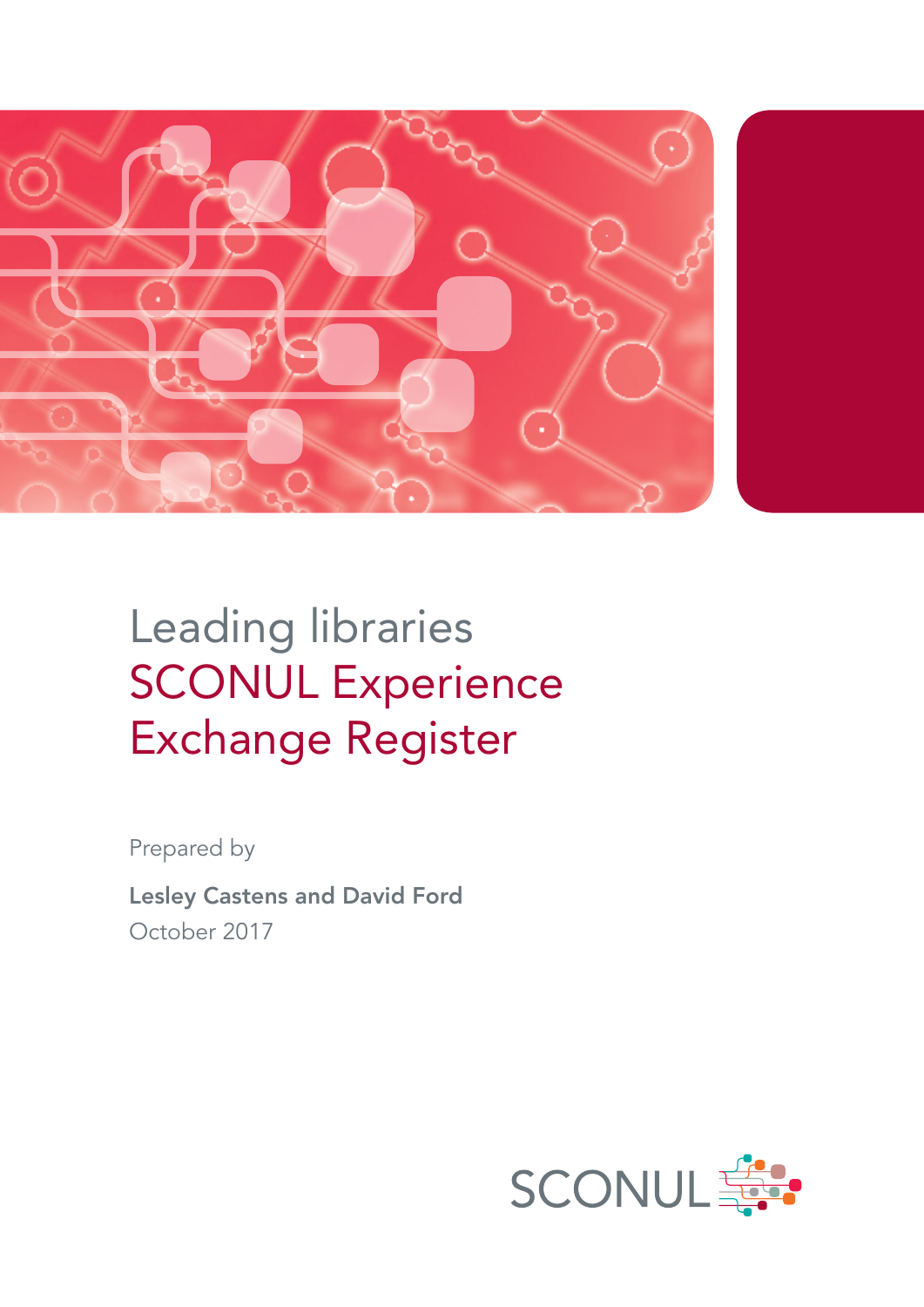#### Acknowledgements

The SCONUL Experience Exchange Register was developed by the SCONUL Leadership Task and Finish Group in 2017. This strand of the Task and Group's work was directed by Lesley Castens (Plymouth University) and David Ford (University of Hertfordshire) and supported by Ann Rossiter in SCONUL Office.

Alison Baud, Chair SCONUL Leadership Task and Finish Group 2016 – 17

© 2017 SCONUL

Published: October 2017



This work is licensed under a Creative Commons Attribution 4.0 International License. Suggested citation: SCONUL (2017) Leading libraries: SCONUL Experience Exchange Register, London: SCONUL https://www.sconul.ac.uk/publication/sconul-experience-exchange-register

Contact the authors: SCONUL 94 Euston Street London NW1 2HA

info@sconul.ac.uk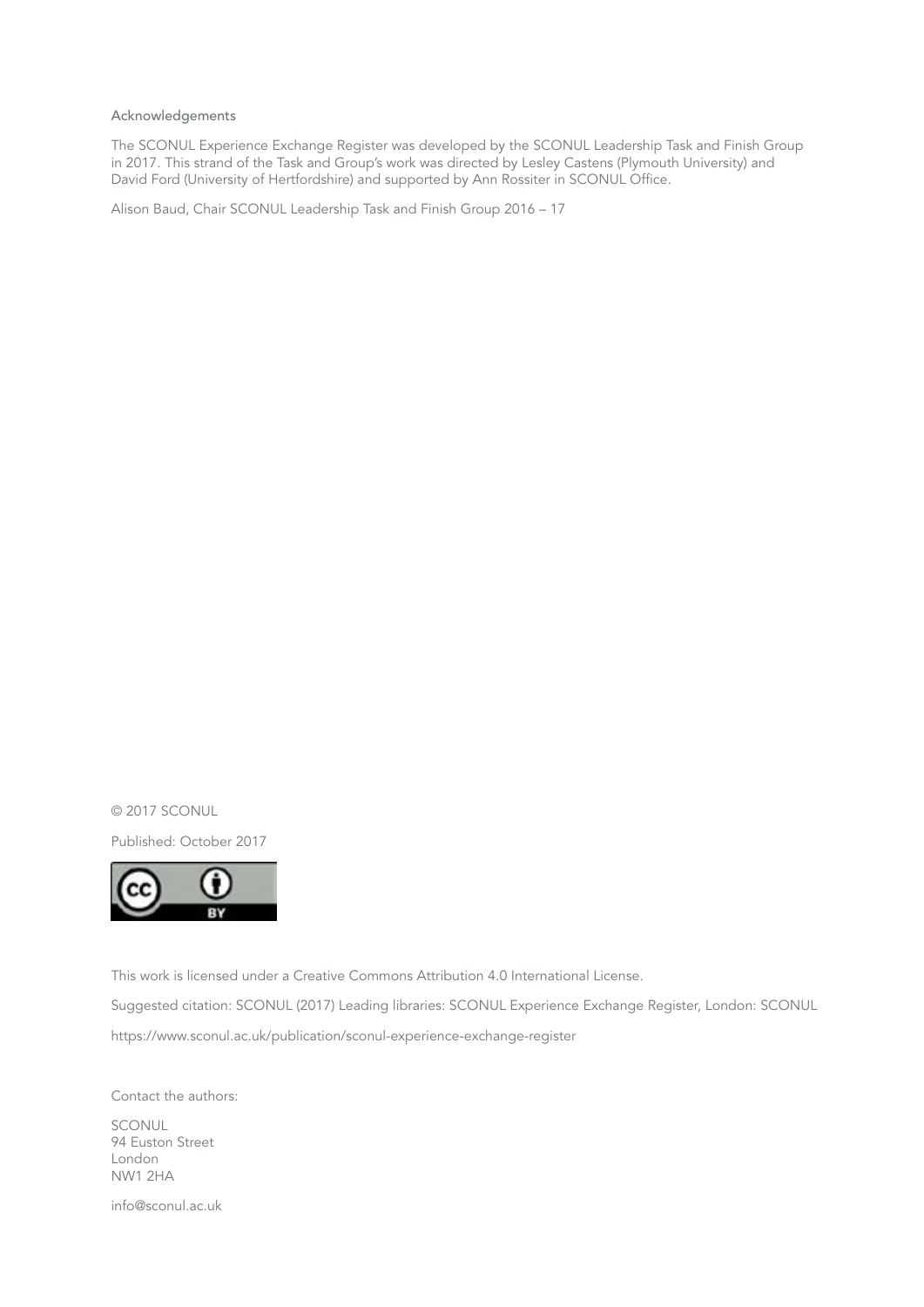## **Contents**

| 1. | Introduction                                 | $\Delta$       |
|----|----------------------------------------------|----------------|
| 2. | What is the Experience Exchange Register?    | $\overline{4}$ |
| 3. | How does it work?                            | 5              |
| 4. | The experience exchange process              | 6              |
| 5. | What are the benefits of using the register? | 7              |
| 6. | Conclusion                                   | 7              |

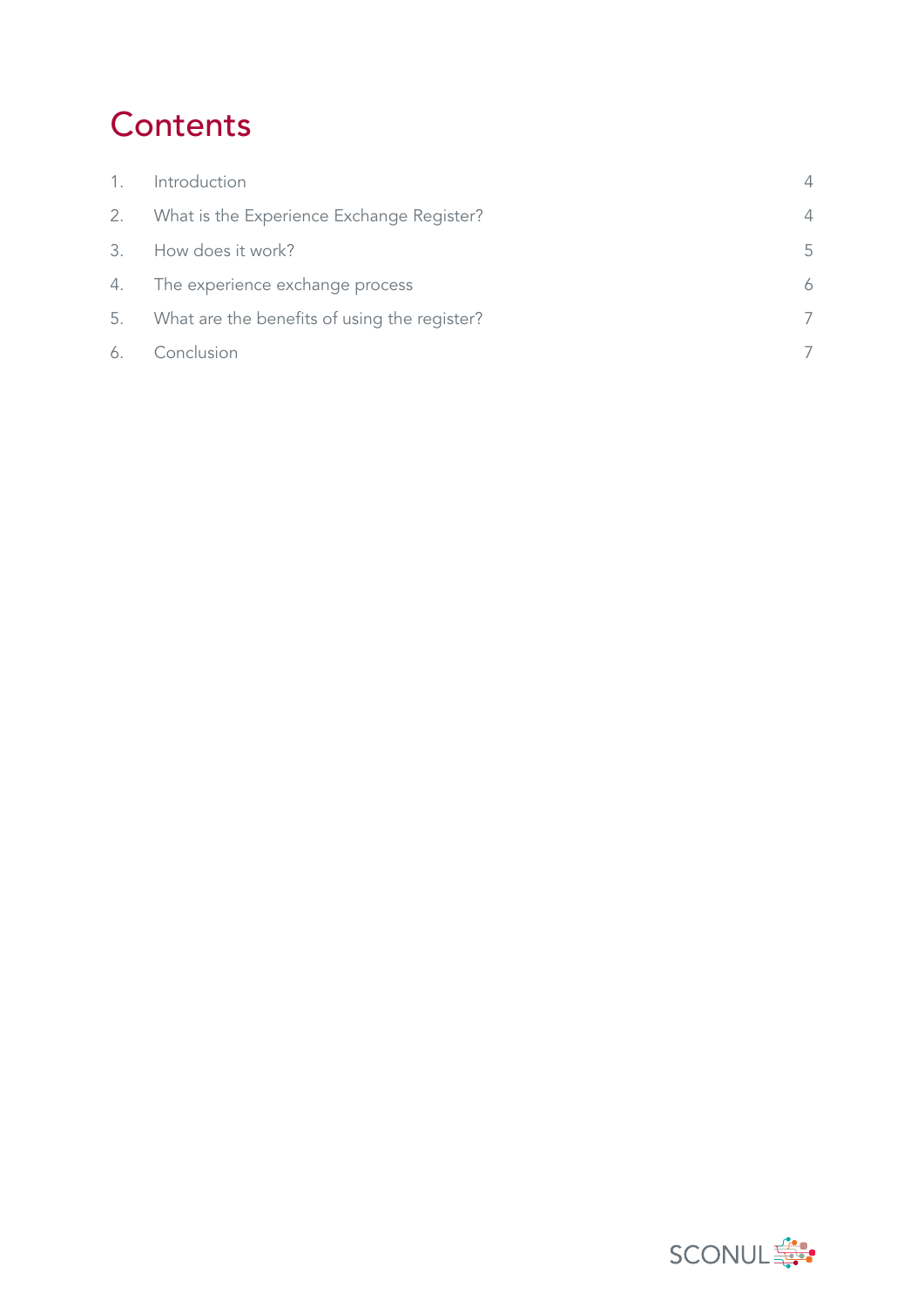#### 1. Introduction

This briefing paper is intended as an introduction to the SCONUL Experience Exchange Register. This can be used by library leaders to contact others who have experience to share and is particularly useful when encountering new and / or challenging situations.

It is designed to complement other similar SCONUL initiatives (e.g. the existing SCONUL email discussion lists and the new mentoring scheme) as part of a network of leadership-related peer support tools for SCONUL professionals and leaders.

#### 2. What is the Experience Exchange Register?

The register was created by the SCONUL Leadership Task and Finish Group in 2017. It was introduced at the 2017 SCONUL conference in Newcastle and formally launched at the SCONUL Leading Libraries event in Cavendish Square, London in October 2017.

It is a register of SCONUL members' experience in strategic leadership areas and was created using data from a survey of SCONUL members willing to share their knowledge and experience. Members' details are held centrally by the SCONUL Office and are used to pair those seeking informal and confidential advice, guidance or simply a sounding board.

This is not a register of self-declared 'experts' but rather of relevant, useful, and recent experience and will inevitably include experience of initiatives which haven't necessarily worked according to plan.

Members' personal data is confidential and not publicly available. The SCONUL office acts as a broker between those requesting and providing information. The SCONUL office may use information gathered at sector level (e.g. for advocacy on behalf of the sector) but this will not be attributable to individuals or their organisations and this was communicated to members who completed the survey.

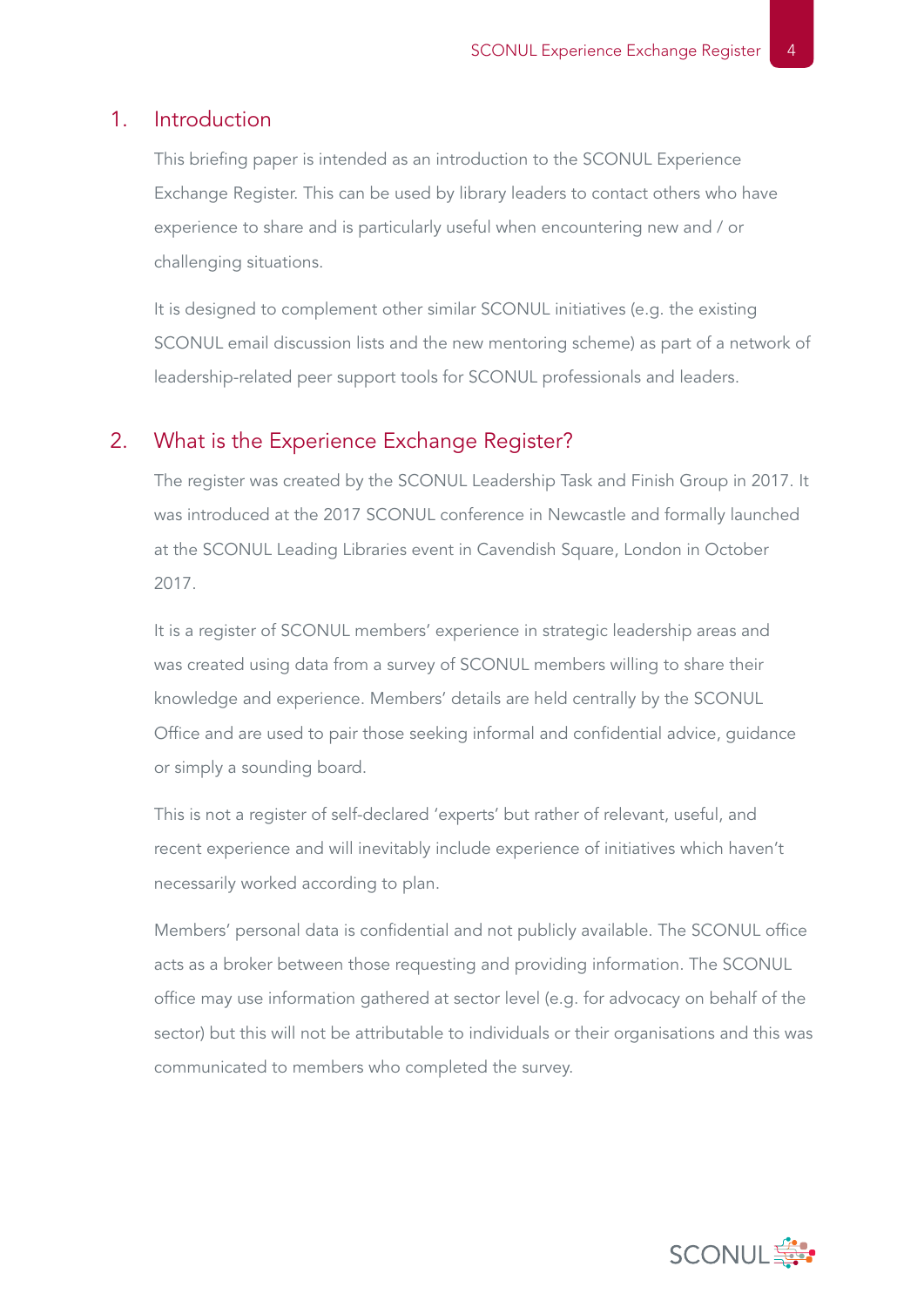The areas covered for 2017 – 18, together with an indication of the availability of experience, are:

| Leading change                            | Strategic thinking          | Leading projects                     | Other areas                                          |
|-------------------------------------------|-----------------------------|--------------------------------------|------------------------------------------------------|
| Articulating vision &<br>inspiring others | Advocacy                    | Space planning /<br>learning spaces  | Financial<br>management                              |
| Managing rapid &<br>dramatic change       | Horizon scanning            | Successful business<br>cases         | <b>Building resilience</b>                           |
| Large scale<br>restructuring              | Adopting new<br>areas       | Major IT systems                     | Diplomacy                                            |
|                                           | Developing leaders          | <b>Sharing services</b>              | Collaboration with<br>public libraries /<br>heritage |
|                                           | <b>Building credibility</b> | International<br>campuses / partners | Philanthropic giving                                 |
|                                           |                             |                                      | Public engagement                                    |

Key:

| 40+ members offering advice |
|-----------------------------|
| 20+ members                 |
| <20 members                 |

#### 3. How does it work?

The scheme is entirely voluntary and informal and relies on the goodwill of all those participating. It is hoped that those who benefit will, in turn, add their details to the register in order to help others in the future.

Details regarding duration and depth of support will be discussed and agreed by both parties at the start of the help period. This is not designed to be a lengthy, formal or commercial scheme. Members have provided their details willingly and voluntarily to help fellow SCONUL members by sharing their experience, whether large or small.

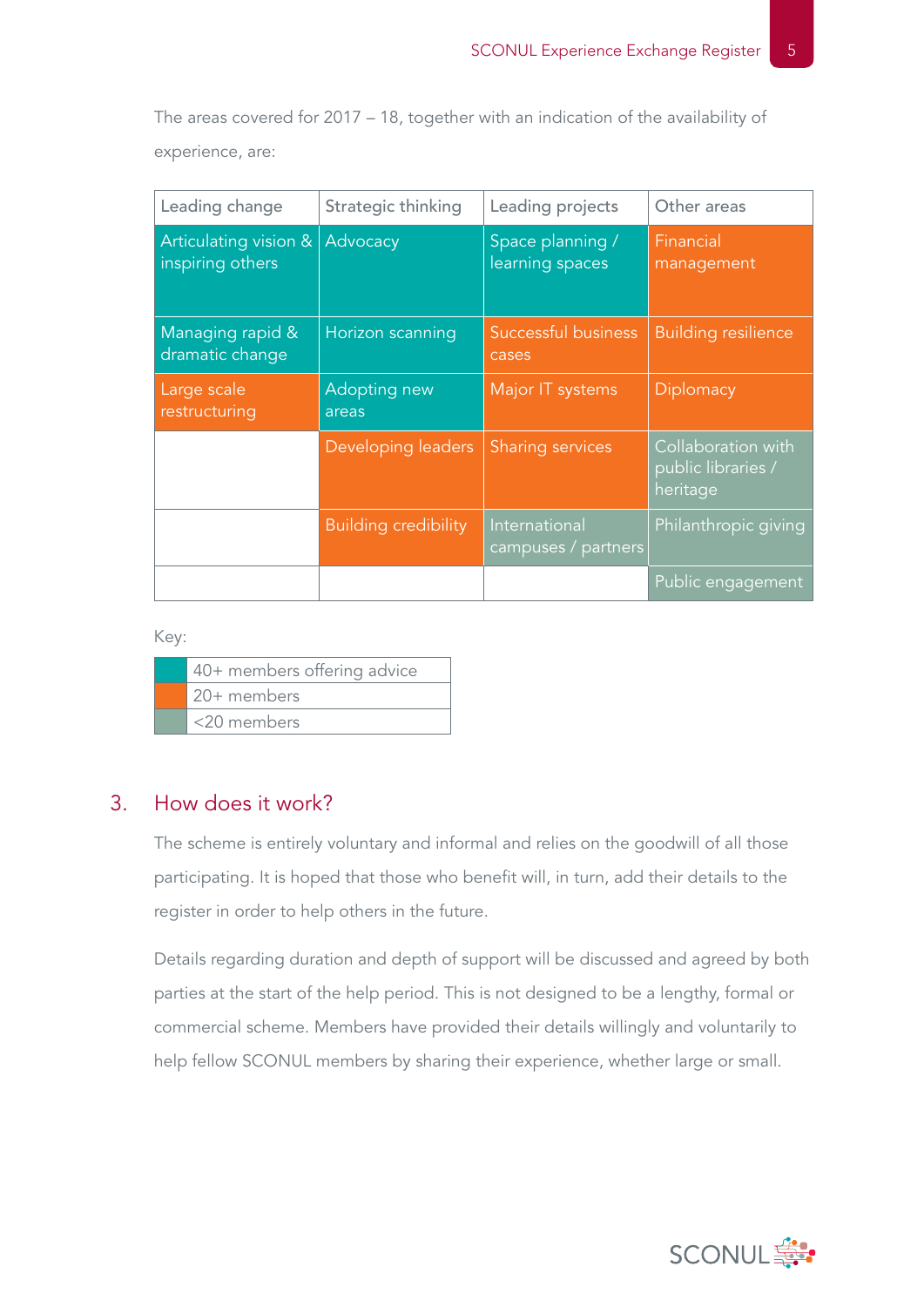The 2017/18 academic year is the first year of operation for this scheme which will be evaluated after twelve months. Anonymised details and statistics relating to help requested / provided will be collated within the SCONUL community as a way of sharing leadership challenges and experiences and as an early identifier of fresh and emerging challenges within the community. This will enable future and strategic planning, particularly in terms of skills requirements / gaps.

If the first year of operation is considered successful, members will be asked to refresh their details so the list is current and up to date.

#### 4. The experience exchange process

The SCONUL office maintains members' details within the register and publishes the range of experience available. Once you have identified an area of interest, there are four steps within the Register process:

- a) Request: Contact the SCONUL office by phone or email to discuss details of your request.
- b) Adviser match: The SCONUL office will identify and contact a suitable register member to ascertain availability and suitability.
- c) Conversation and support: The register member will contact the member requesting support and a confidential conversation will take place. The frequency of contact and depth of support will be discussed and agreed between both members at the start.
- d) Evaluation: After three months, the SCONUL office will contact both parties for feedback on the process and the experience.

In addition, the requesting member will be asked to offer their new experience to others by joining the register.

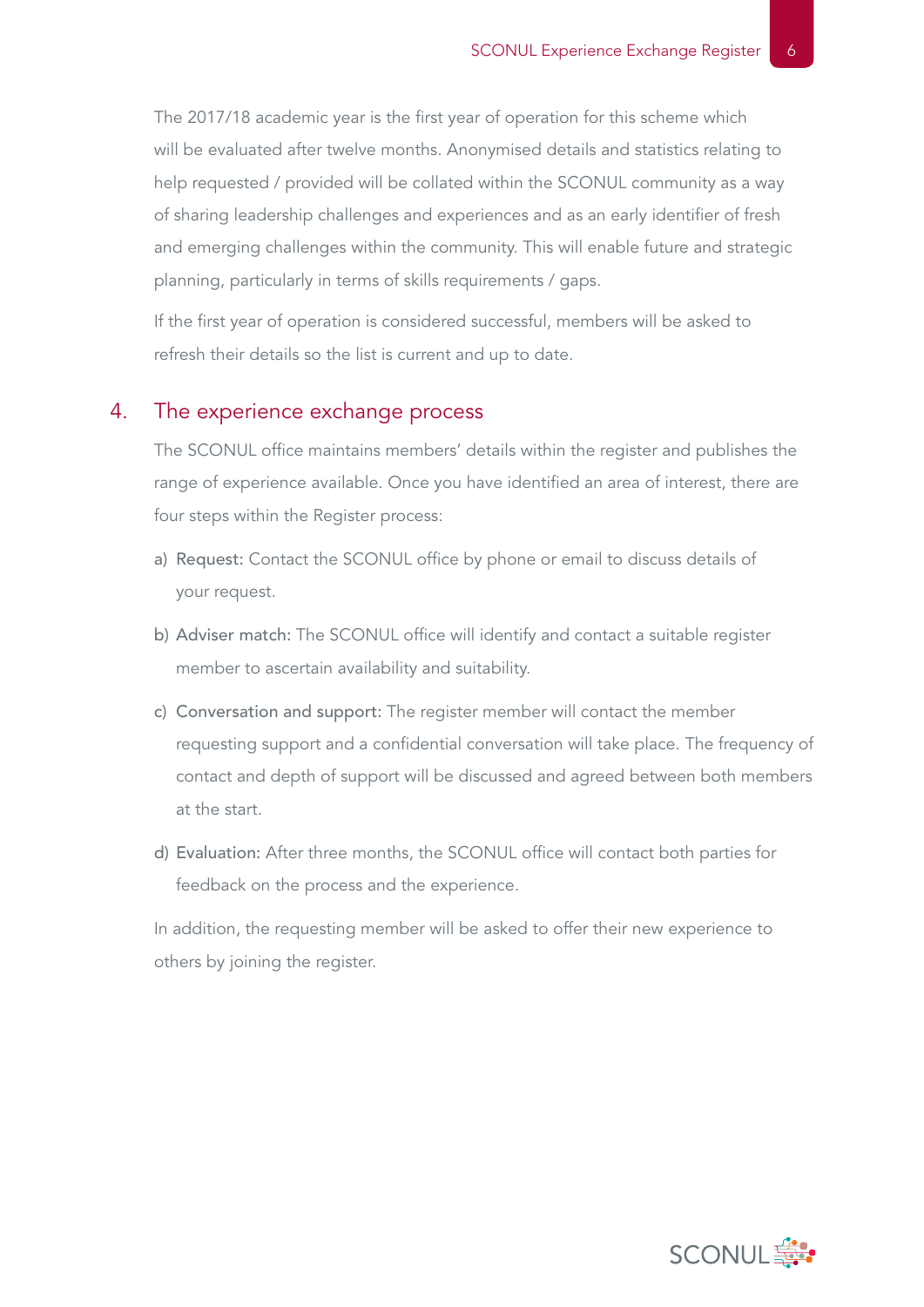

#### 5. What are the benefits of using the register?

There are many benefits to both register members and requesters. The most immediate benefit is in helping a requester negotiate a particularly challenging and / or difficult scenario in a more targeted and confidential way than the existing email discussion lists.

Other benefits include expanding the SCONUL and professional network, sharing experience and knowledge more widely, early identification and discussion of new and emerging trends, evidence of continuing professional development.

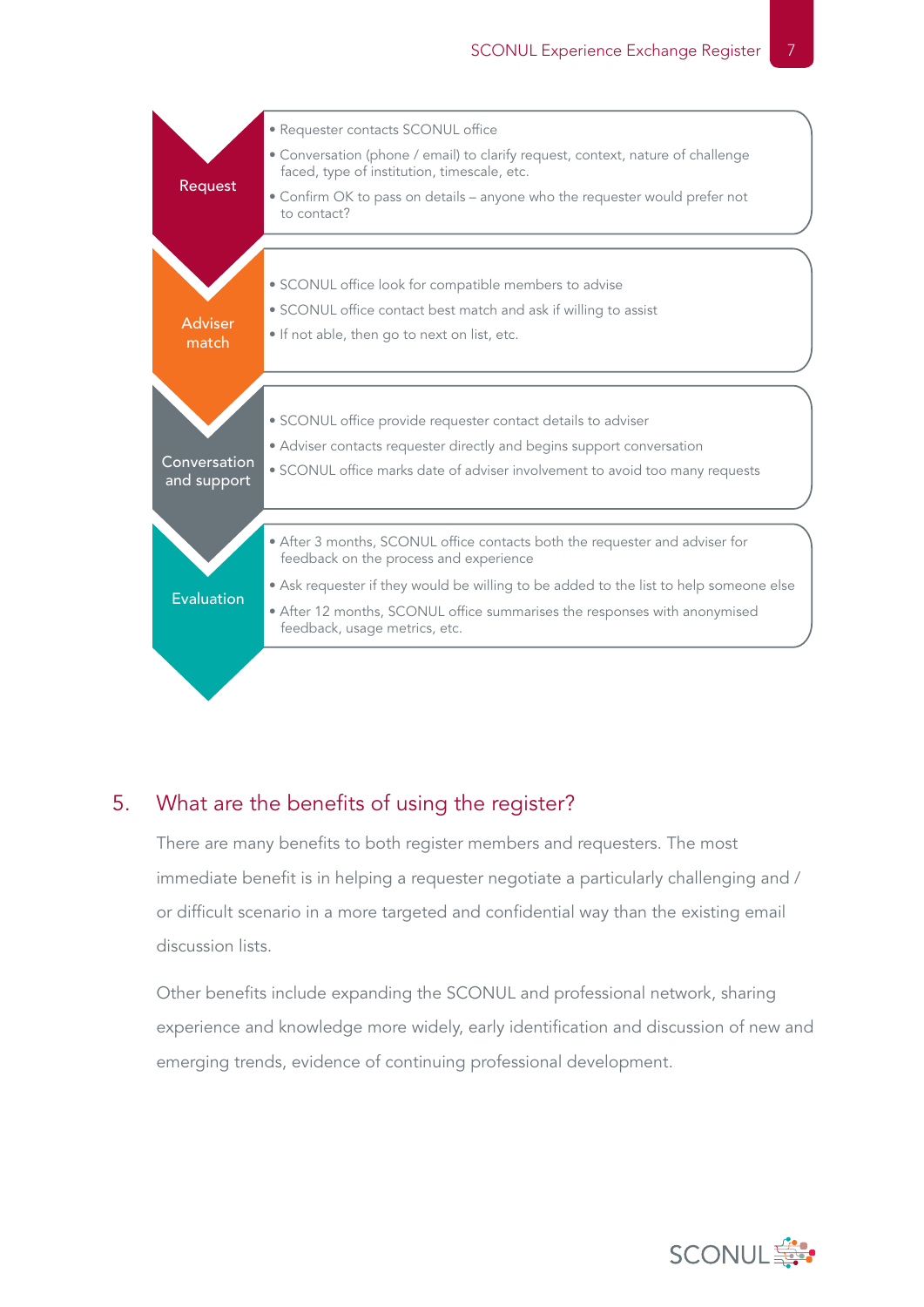### 6. Conclusion

SCONUL members are already very well versed in making use of the SCONUL network. This register adds another deliberate dimension to that network and has been devised as part of a suite of leadership-related initiatives created in 2017 to help members confidently negotiate the daily challenge of leading libraries into the future.